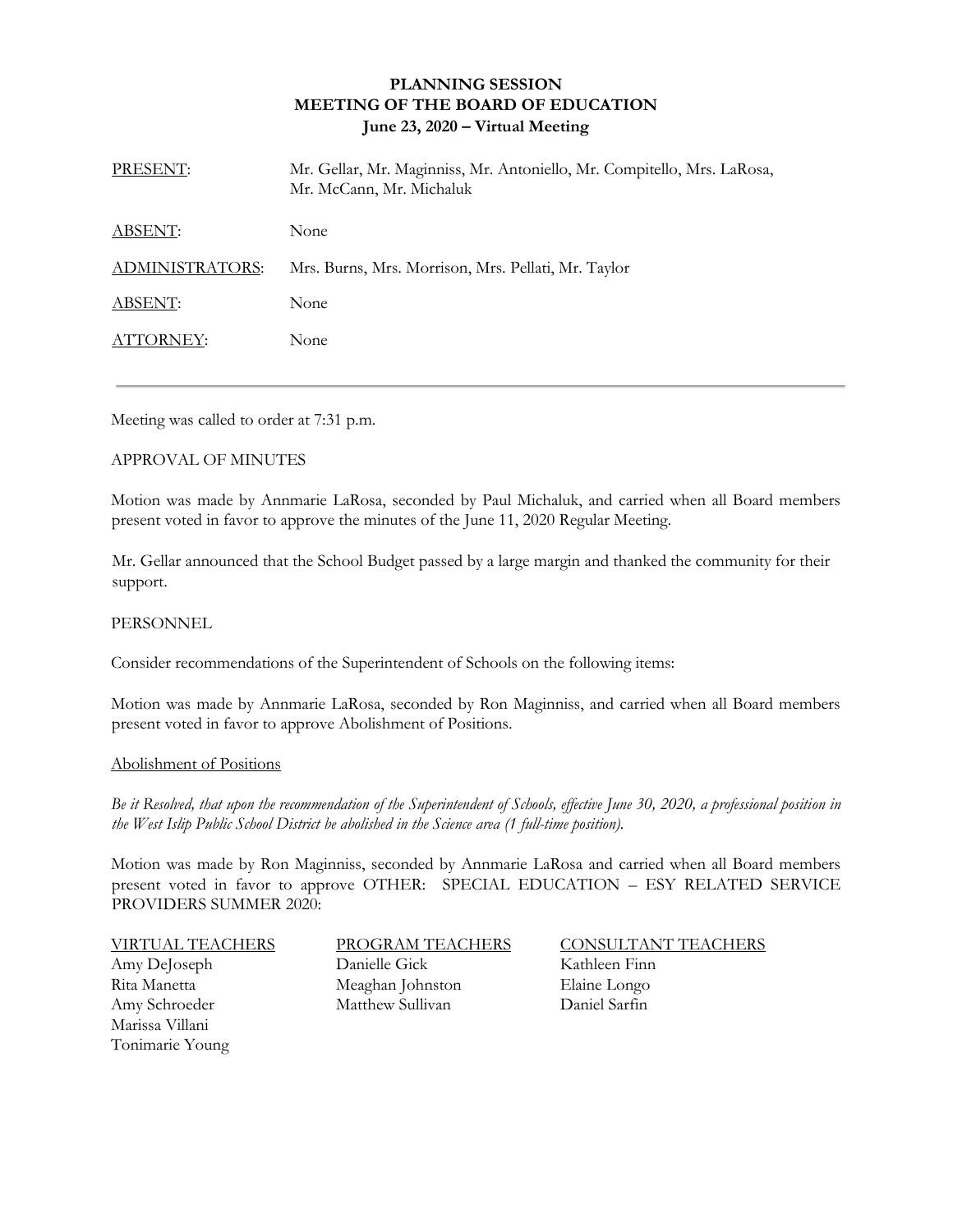## SPECIAL EDUCATION – ESY RELATED SERVICE PROVIDERS SUMMER 2020 – continued

| <b>AIDES</b>     | <b>SUBSTITUTE AIDES</b> | <b>BEHAVIOR CONSULTANT</b> |
|------------------|-------------------------|----------------------------|
| Nancy Corso      | Mary Cameron            | Teresa Mercado             |
| Debra Costantino | Carol Marino            |                            |
| Cathleen Cronin  |                         |                            |
| Linda Daniels    | <b>BUS DRIVERS</b>      | <b>BUS MATRONS</b>         |
| Louise Guastella | Michael LaCova          | Lori Butler                |
| Tara Miller      | Barbara Lirosi          | Teresa DeRosa              |
| Shari Murano     | Diane Mahoney-Paredes   |                            |
| Annette Rossi    | Christine Phelps        |                            |
| Daniel Sliwoski  | Debra Tammone           |                            |
| Michelle Varley  |                         |                            |

Motion was made by Ron Maginniss, seconded by Annmarie LaRosa and carried when all Board members present voted in favor to approve the results of the Annual Meeting ~ School Budget Vote and Trustee Election June 9, 2020.

Motion was made by Ron Maginniss, seconded by Annmarie LaRosa and carried when all Board members present voted in favor to approve the following donations/resolutions: Ahold Delhaize USA - \$1,663.28 – Bayview; Ahold Delhaize USA - \$1,680.42 – Paul J. Bellew; Ahold Delhaize USA - \$825.02 – Oquenock; Ahold Delhaize USA - \$1,994.44 – Beach Street; hand sanitizer from H and J Medical Supply - \$600 value – Beach Street.

Motion was made by Ron Maginniss, seconded by Annmarie LaRosa and carried when all Board members present voted in favor to approve the following resolution to increase the 2019-2020 budget - \$6,163.16.

## DONATIONS:

WHEREAS, the West Islip Union Free School District is in receipt of donated funds in the amount of \$1,663.28 from Ahold Delhaize USA, which have been donated for the purchase of supplies for the students of the Bayview Elementary School.

WHEREAS, the West Islip Union Free School District is in receipt of donated funds in the amount of \$1,680.42 from Ahold Delhaize USA, which have been donated for the purchase of supplies for the students of the Paul J. Bellew Elementary School.

WHEREAS, the West Islip Union Free School District is in receipt of donated funds in the amount of \$825.02 from Ahold Delhaize USA, which have been donated for the purchase of supplies for the students of the Oquenock Elementary School.

WHEREAS, the West Islip Union Free School District is in receipt of donated funds in the amount of \$1,994.44 from Ahold Delhaize USA, which have been donated for the purchase of supplies for the students of the Beach Street Middle School.

WHEREAS, the West Islip Union Free School District is in receipt of donated hand sanitizer with an estimated value of \$600.00 from Hand J Medical Supply, which has been donated to Beach Street Middle School.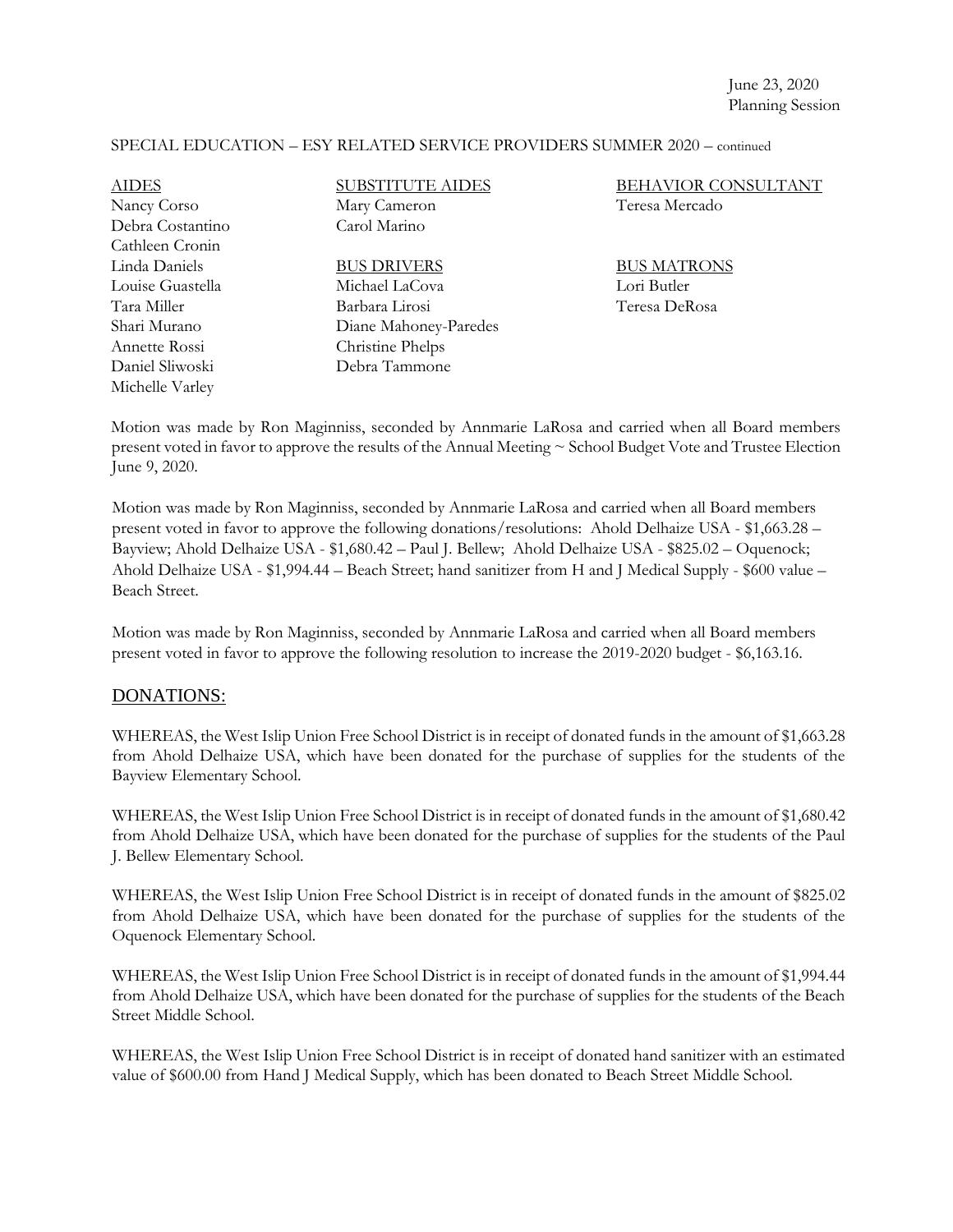# RESOLUTION: INCREASE 2019/2020 BUDGET

BE IT RESOLVED, that the Board of Education hereby authorizes the appropriation budget for the 2019/2020 school year to be increased to \$125,928,765.14 an increase of the \$6,163.16 donation from Ahold Delhaize USA for the Bayview, Paul J. Bellew and Oquenock Elementary Schools and the Beach Street Middle School.

Motion was made by Ron Maginniss, seconded by Annmarie LaRosa and carried when all Board members present voted in favor to approve Engagement Letters 2020-2021: Cullen & Danowski, LLP and R.S. Abrams & Co., LLP Engagement Letter.

Motion was made by Ron Maginniss, seconded by Annmarie LaRosa and carried when all Board members present voted in favor to approve 2020-2021 contracts: Brookville Center for Children's Services, Inc. {Consultant Services}; Brookville Center for Children's Services, Inc. {Special Education Services}; Center for Developmental Disabilities; DaVinci Education & Research, LLC; Long Island Select Healthcare; Milestones in Home Care, Inc.; Nassau Suffolk Services for Autism – the Martin C. Barell School; Tender Age Pediatric Therapies; The Eden II School for Autistic Children.

Motion was made by Ron Maginniss, seconded by Annmarie LaRosa and carried when all Board members present voted in favor to approve Memorandum of Agreement ~ re: summer hours: Teamsters Local 237.

Motion was made by Ron Maginniss, seconded by Annmarie LaRosa and carried when all Board members present voted in favor to approve Memorandum of Agreement ~ re: summer hours: UPSEU.

Motion was made by Ron Maginniss, seconded by Annmarie LaRosa and carried when all Board members present voted in favor to approve Stipulation of Settlement and Release ~ Student A.

Motion was made by Ron Maginniss, seconded by Annmarie LaRosa and carried when all Board members present voted in favor to approve Stipulation of Settlement and Release ~ Student B.

Motion was made by Ron Maginniss, seconded by Annmarie LaRosa and carried when all Board members present voted in favor to approve ESSA 2020-2021 Participation Rate Improvement Plans: 1. Beach Street; 2. Manetuck; 3. Oquenock.

Motion was made by Ron Maginniss, seconded by Annmarie LaRosa and carried when all Board members present voted in favor to approve Memorandum of Understanding re: vacation carry-over: Bernadette Burns, Superintendent of Schools.

Motion was made by Ron Maginniss, seconded by Annmarie LaRosa and carried when all Board members present voted in favor to approve Memorandum of Understanding re: vacation carry-over: Dawn Morrison, Assistant Superintendent of Curriculum and Instruction.

Motion was made by Ron Maginniss, seconded by Annmarie LaRosa and carried when all Board members present voted in favor to approve Memorandum of Understanding re: vacation carry-over: Elisa Pellati, Assistant Superintendent for Business.